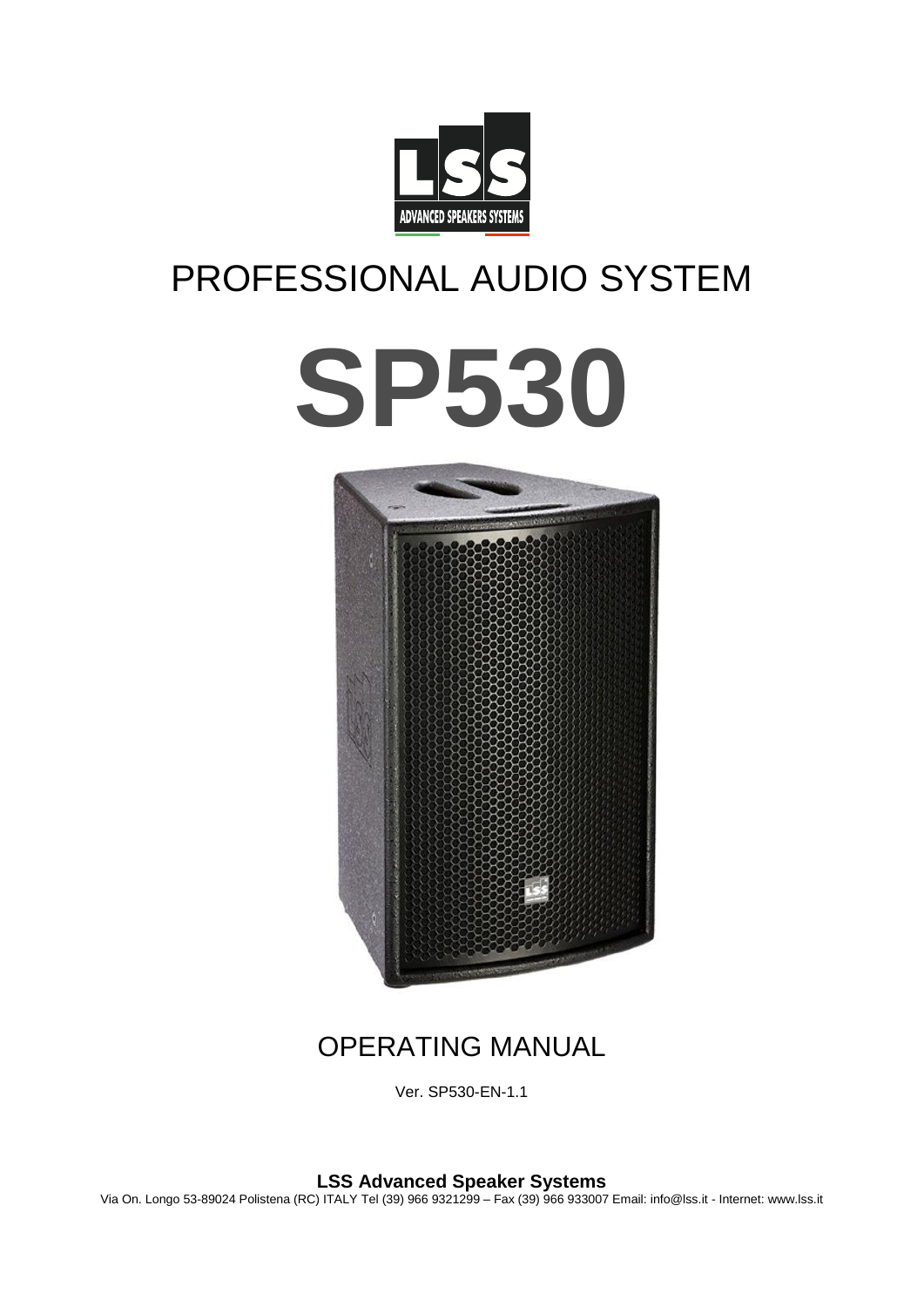### **NOTICE:**

LSS products are manufactured for use according to proper procedures by a qualified operator and only for the purposes described in this manual. The following conventions are used to indicate and classify precautions in this manual. Always heed the information provided with them. Failure to heed precautions can result in injury to people or damage to property.

#### **© LSS, 2016**

All rights reserved. No part of this publication may be reproduced, stored in a retrieval system, or transmitted, in any form, or by any means, mechanical, electronic, photocopying, recording, or otherwise, without the prior written permission of LSS.

No patent liability is assumed with respect to the use of the information contained herein. Moreover, because LSS is constantly

striving to improve its high-quality products, the information contained in this manual is subject to change without notice. Every precaution has been taken in the preparation of this manual. Nevertheless, LSS assumes no responsibility for errors or omissions. Neither is any liability assumed for damages resulting from the use of the information contained in this publication.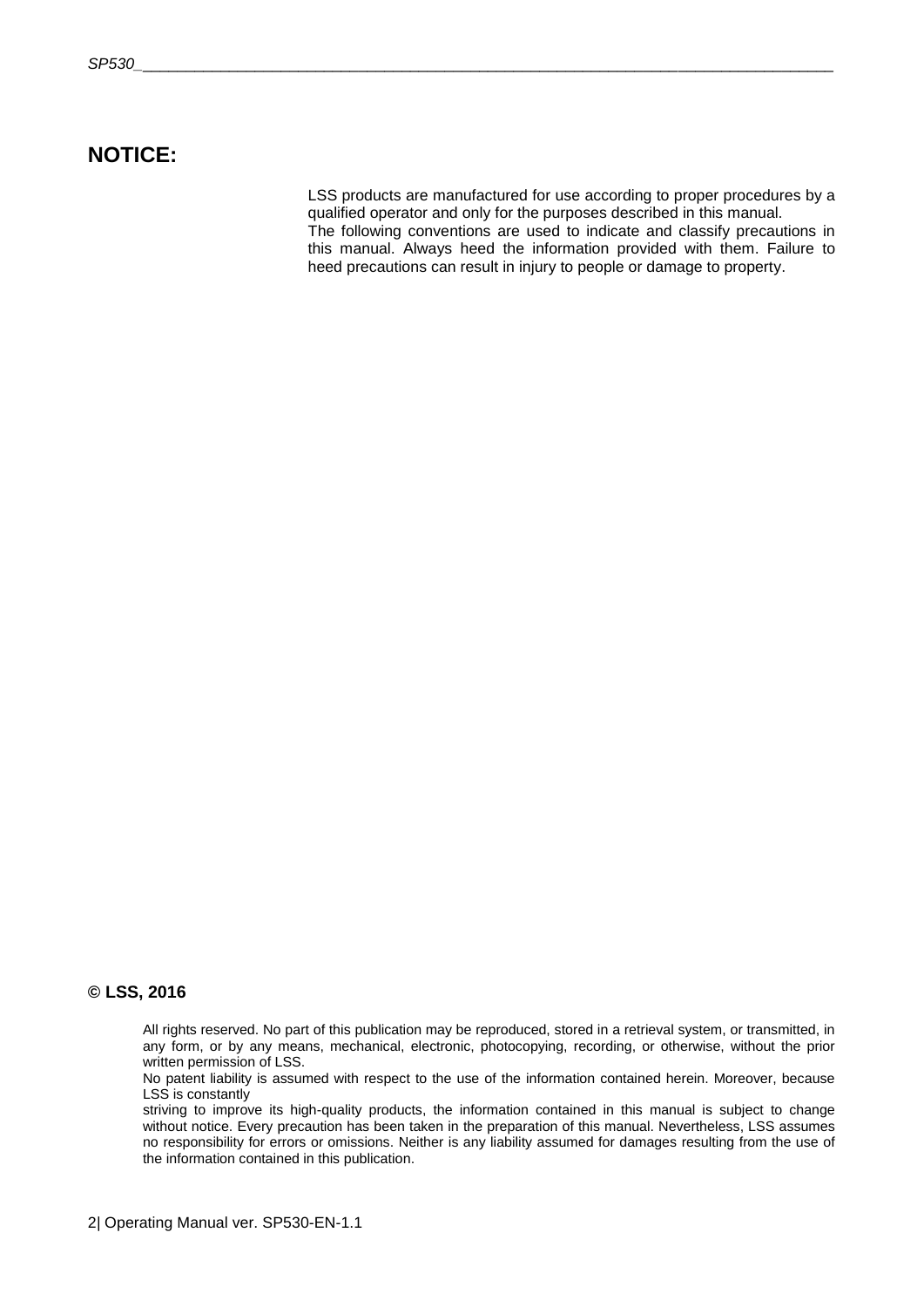

## **SUMMARY**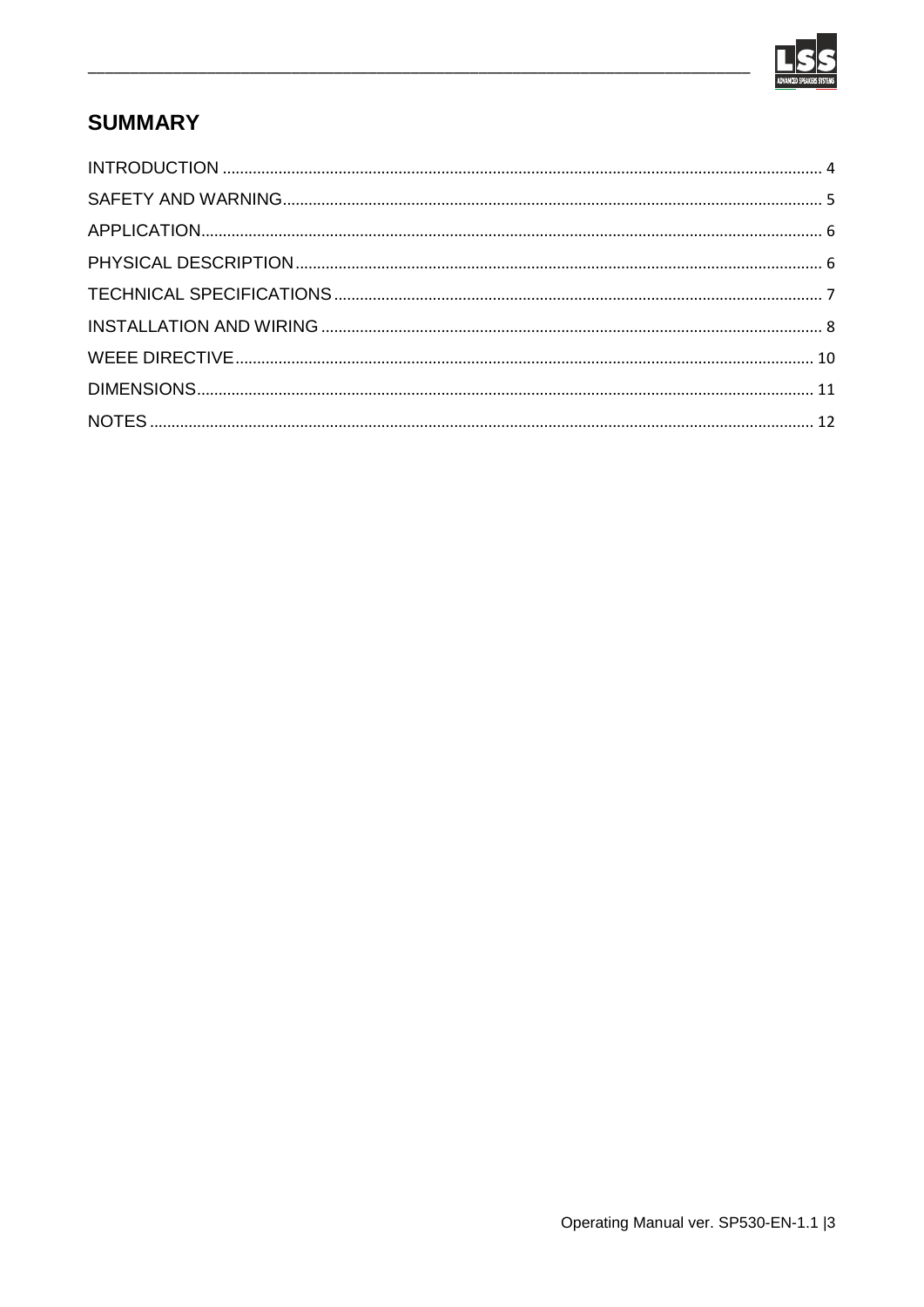### <span id="page-3-0"></span>**INTRODUCTION**

Congratulation on the purchase of your new LSS loudspeaker.

Quality innovation and versatility, this is a summary of the new system developed by LSS for professional sound users.

LSS produces professional audio products – the result of exceptional engineering and meticulous craftsmanship.

This manual is intended for use with LSS loudspeaker. This includes: safety precautions; installation, set-up and operating instruction.

Please read this manual plus any accompanying manual and follow all relevant precautions and instructions. This should allow you to obtain the maximum performance from your new loudspeaker.

Where there are conflicts or overlaps, the information in any accompanying manual supersedes the information in this manual.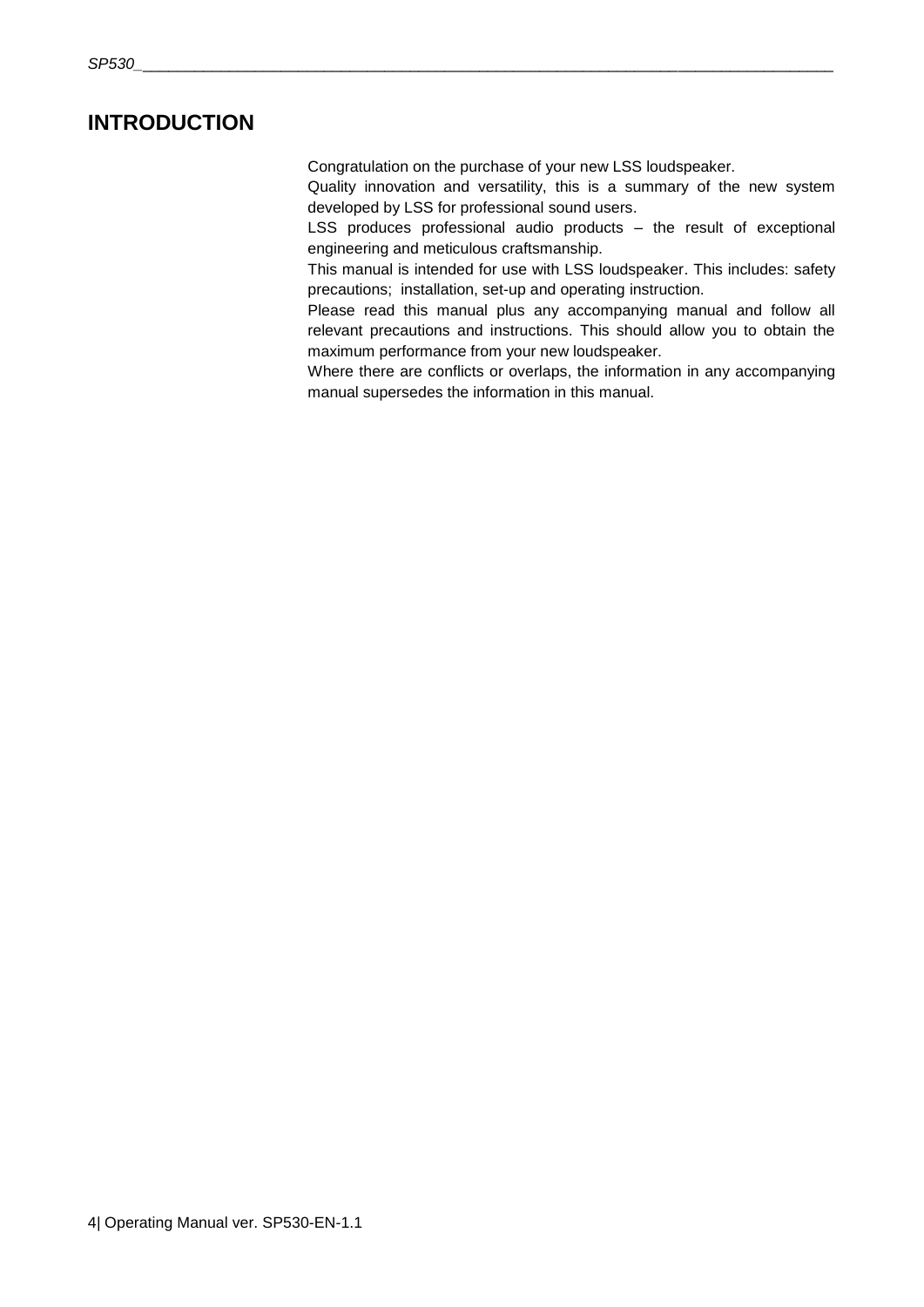

### <span id="page-4-0"></span>**SAFETY AND WARNING**

#### **IMPORTANT! SAFETY WARNING!**

\_\_\_\_\_\_\_\_\_\_\_\_\_\_\_\_\_\_\_\_\_\_\_\_\_\_\_\_\_\_\_\_\_\_\_\_\_\_\_\_\_\_\_\_\_\_\_\_\_\_\_\_\_\_\_\_\_\_\_\_\_\_\_\_\_\_\_\_\_\_\_\_\_\_\_\_\_\_

**In the interest of their own and others' safety and to prevent voiding the warranty, we recommend a careful reading of this section before using the product.**

- This product was designed and manufactured to be used as a speaker system in the context of a typical sound reinforcement system.

The use for any purpose other than these is not provided by the manufacturer and is therefore under the direct responsibility of the user / installer.

- This device complies with class I (must be connected to the outlet with a protective earthing connection).

#### **TO AVOID THE RISK OF FIRE AND / OR ELECTRIC SHOCK\*:**

- Do not expose this system to rain or moisture. Do not expose the apparatus to dripping or splashing water. Do not place objects filled with liquids, such as drinks, on the apparatus.

- Before connecting the system, be sure the mains voltage corresponds to that stated on the product.

- Connect this appliance to a power outlet with earth contact, according to national security force, via a power cable of adequate section ends with a plug or connector that meets the applicable safety regulations.

- The unit is connected to the network even when the power switch is in position '0' (OFF). Before any maintenance, disconnect the power cable from the outlet.

\*Risk of electric shock only for self-powered system.

#### **IMPORTANT! SAFETY PRECAUTIONS!**

Read This First.

Read and heed all warnings and safety instructions in this Manual before using the product.

Failure to follow all precautions can result in equipment damage and / or personal injury.

- 1. Read these instructions.
- 2. Keep these instructions
- 3. Heed all warnings and follow all instructions.
- 4. Use only attachments/accessories specified by the manufacturer.
- 5. Use only with the cart, stand, tripod, bracket, or table specified by the manufacturer, or sold with the apparatus. When a cart is used, use caution when moving the cart/apparatus combination to avoid injury from tip-over.
- 6. Refer all servicing to qualified service personnel. Servicing is required when the apparatus has been damaged in any way, such as power-supply cord or plug is damaged, liquid has been spilled or objects have fallen into the apparatus, the apparatus has been exposed to rain or moisture, does not operate normally, or has been dropped.
- 7. LSS loudspeakers can produce sound levels capable of causing permanent hearing damage from prolonged exposure. The higher the sound level, the less exposure needed to cause such damage

CAUTION: This product is energized as long as it is connected to the AC.

CAUTION: Allow at least six inches of free space all around the amplifier for sufficient ventilation.





TO REDUCE THE RISK OF ELECTRIC SHOCK<br>DO NOT REMOVE COVER (OR BACK)<br>NO USER SERVICEABLE PARTS INSIDE<br>REFER SERVICING TO QUALIFIED SERVICE PERSONNEL

TO REDUCE THE RISK OF FIRE OR ELECTRIC SHOCK<br>DO NOT EXPOSE THIS EQUIPMENT TO RAIN OR MOISTURE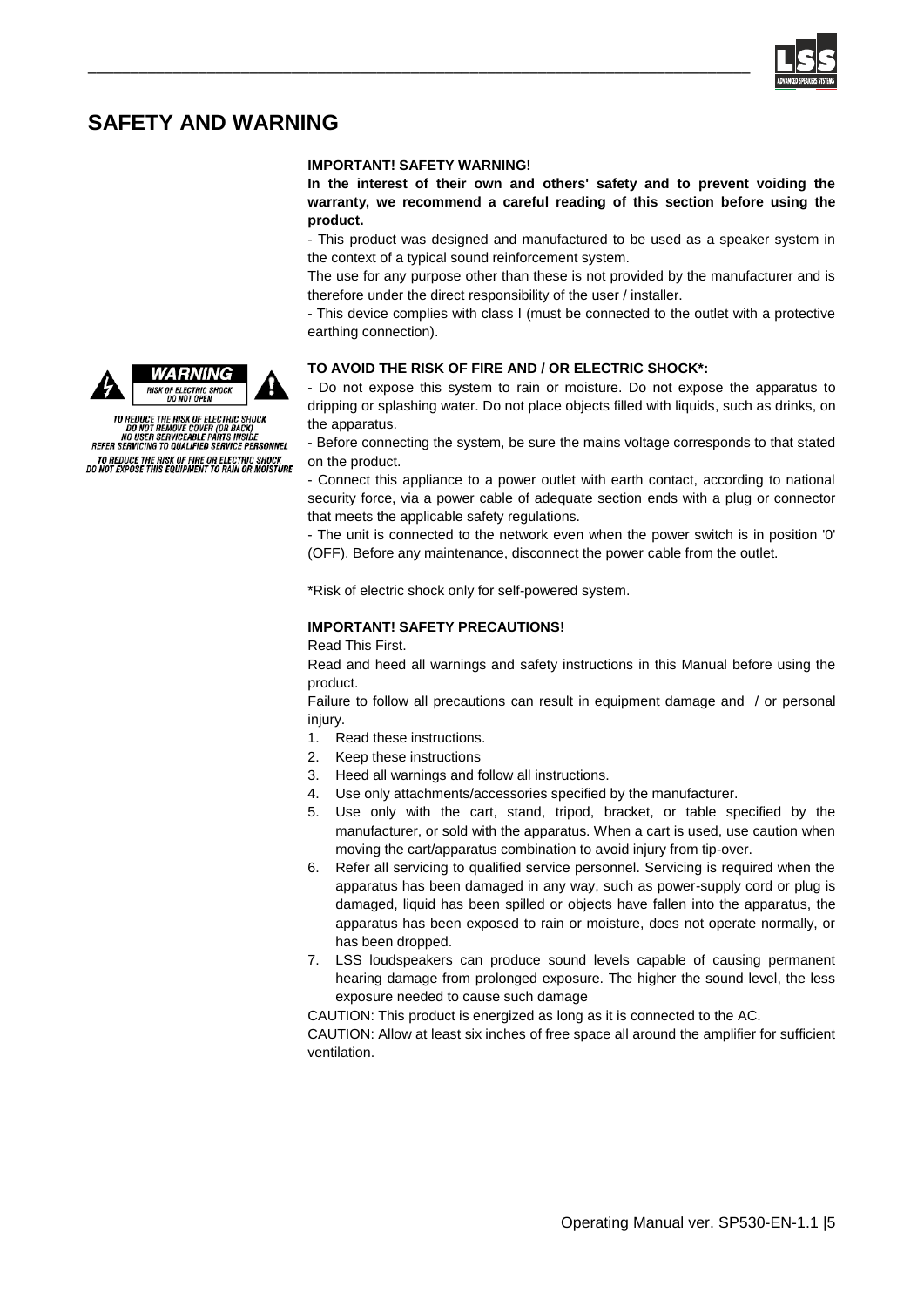### <span id="page-5-0"></span>**APPLICATION**

LSS's SP530 is a 2-way loudspeaker system that provides high output, low distortion sound reinforcement for the entire range of pro audio applications. The 320 mm (12") low frequency cone with 75 mm (3") voice coil and 44 mm (1.75") voice coil high frequency compression driver provides higher output and lower distortion plus enhanced power handling capabilities for better performance in both portable and permanently installed applications. LSS's advanced crossover includes professional protection of HF.

The SP530 offers a switchable powering mode: full range or Bi-Amp passive operation using the internal crossover filter network.While ideal for distributed systems, the 13° per side trapezoid angles match the 90° horizontal coverage pattern allowing the creation of tight packed clusters. The pole mount cup and balance-optimized handles allow for quick and easy load-in for portable use. Its high output capabilities let it act as a main system for smaller concert or portable A/V events or even provide front or side fill for concert touring applications.

The comprehensive system mounting points permit safe suspension in permanent installations.



### <span id="page-5-1"></span>**PHYSICAL DESCRIPTION**

- [A] Side Fixing Points [H] Connection Panel
- 
- 
- 
- [E] Steel Protection Grid **and Contact Contact Contact Contact Contact Contact Contact Contact Contact Contact Contact Contact Contact Contact Contact Contact Contact Contact Contact Contact Contact Contact Contact Contact**
- 
- [G] Rear Fixing Points **[N] Pole Mount Cup [N] Pole Mount Cup**
- 
- [B] HF Driver [B] HF Driver [I] Top Fixing Points
- [C] Enclosure Cabinet **[J]** Bottom Fixing Points
- [D] Woofer [C] Woofer [K] Handle
	-
- [F] Reflex [M] Handle
	-

6| Operating Manual ver. SP530-EN-1.1 Materials and construction meet the highest professional standards to ensure maximum reliability.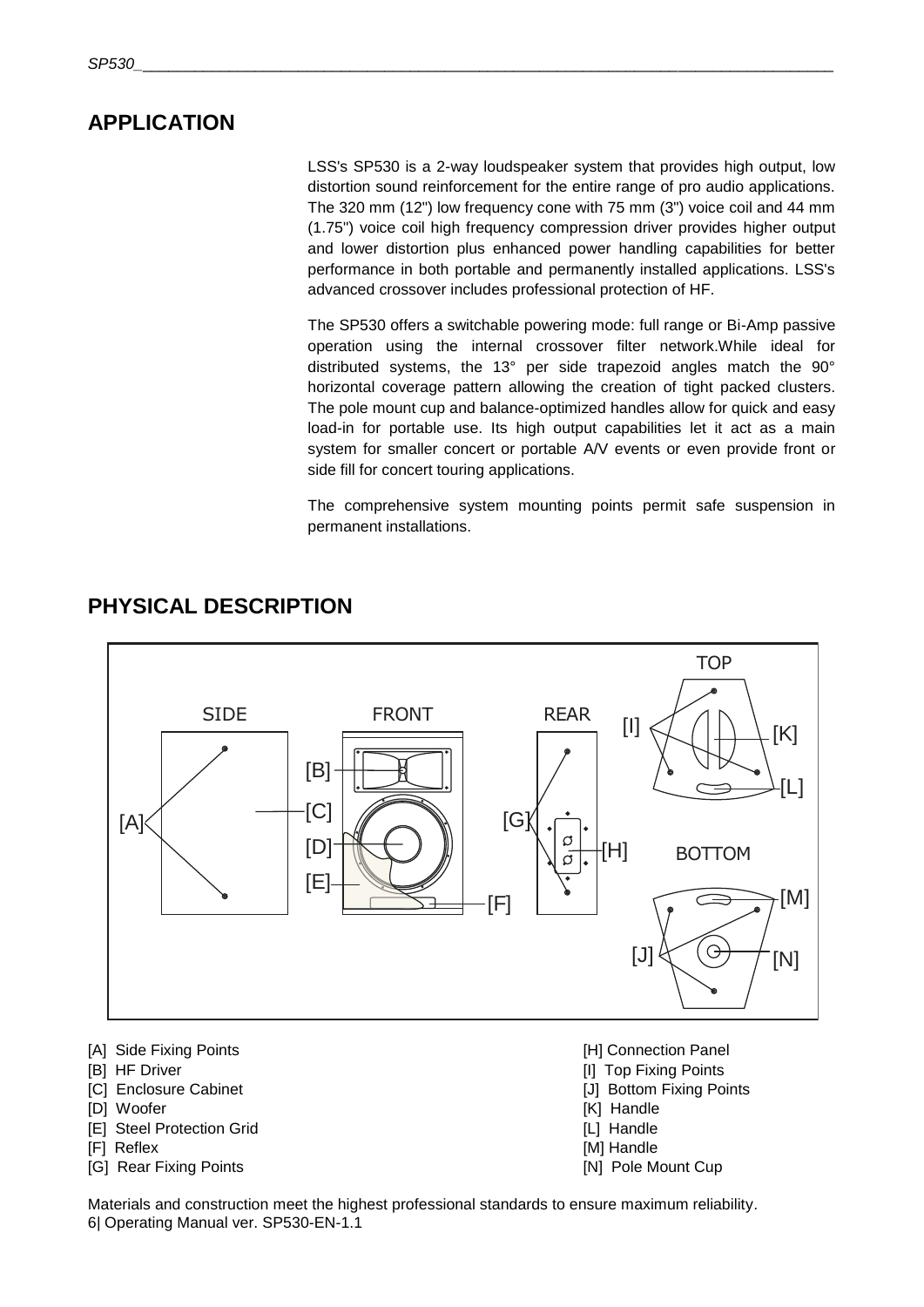

# <span id="page-6-0"></span>**TECHNICAL SPECIFICATIONS**

| <b>PHYSICAL</b>           | Dimensions mm $(\pm 1$ mm)<br>[Inches]              | Height 590 [23.23"]                                   |
|---------------------------|-----------------------------------------------------|-------------------------------------------------------|
|                           |                                                     | Front Width 390 [15.35"]                              |
|                           |                                                     | Rear Width 195 [7.68"]                                |
|                           |                                                     | Depth 395 [15.55"]                                    |
|                           |                                                     | Trapezoidal Angles 13°                                |
|                           | <b>Weight Kilograms</b>                             | Net Weight 21                                         |
|                           |                                                     | Shipping Weight 23                                    |
| <b>SYSTEM PERFORMANCE</b> | <b>Frequency Response</b>                           | $±5$ dB 55 Hz ~ 18 KHz                                |
|                           |                                                     | -10 dB 45 Hz                                          |
|                           | Sensitivity (1 Watt @ 1 m)                          | Full Range Passive 98 dB                              |
|                           |                                                     | LF 98 dB                                              |
|                           |                                                     | <b>HF 106 dB</b>                                      |
|                           | <b>Max SPL Calculated</b>                           |                                                       |
|                           | (Power AES)<br>[PEAK]                               | 125 dB<br>[129 dB]                                    |
|                           | Nominal Input Impedance $(\Omega)$                  | Full Range Passive 8 $\Omega$                         |
|                           |                                                     | LF $8 \Omega$                                         |
|                           |                                                     | HF 16 $\Omega$                                        |
|                           | <b>Power Handling (Watt cont.</b><br>AES)<br>[PEAK] | Full Range Passive 500 W                              |
|                           |                                                     | [1275 W]                                              |
|                           |                                                     | LF 450 W [1125 W]                                     |
|                           |                                                     | HF 50 W [125 W]                                       |
|                           | Nominal Dispersion (@-6 dB)                         | Horizontal 90°                                        |
|                           |                                                     | Vertical 40°                                          |
| <b>MECHANYCAL</b>         | <b>Enclosure material</b>                           | Birch Plywood of 18 mm [0.71<br>inches]               |
|                           | <b>Finish</b>                                       | Texture poliuretanic black paint                      |
|                           | <b>Suspension</b>                                   | 12 Point Mounting Suspension                          |
|                           | Grille                                              | Powder coated perforated steel<br>with anti-dust foam |
|                           | <b>Connectors</b>                                   | Neutrik Speakon NL4                                   |
|                           | <b>Optional Accessories</b>                         | Fly Clip with Ring, Speaker Soft<br>Bag               |

\_\_\_\_\_\_\_\_\_\_\_\_\_\_\_\_\_\_\_\_\_\_\_\_\_\_\_\_\_\_\_\_\_\_\_\_\_\_\_\_\_\_\_\_\_\_\_\_\_\_\_\_\_\_\_\_\_\_\_\_\_\_\_\_\_\_\_\_\_\_\_\_\_\_\_\_\_\_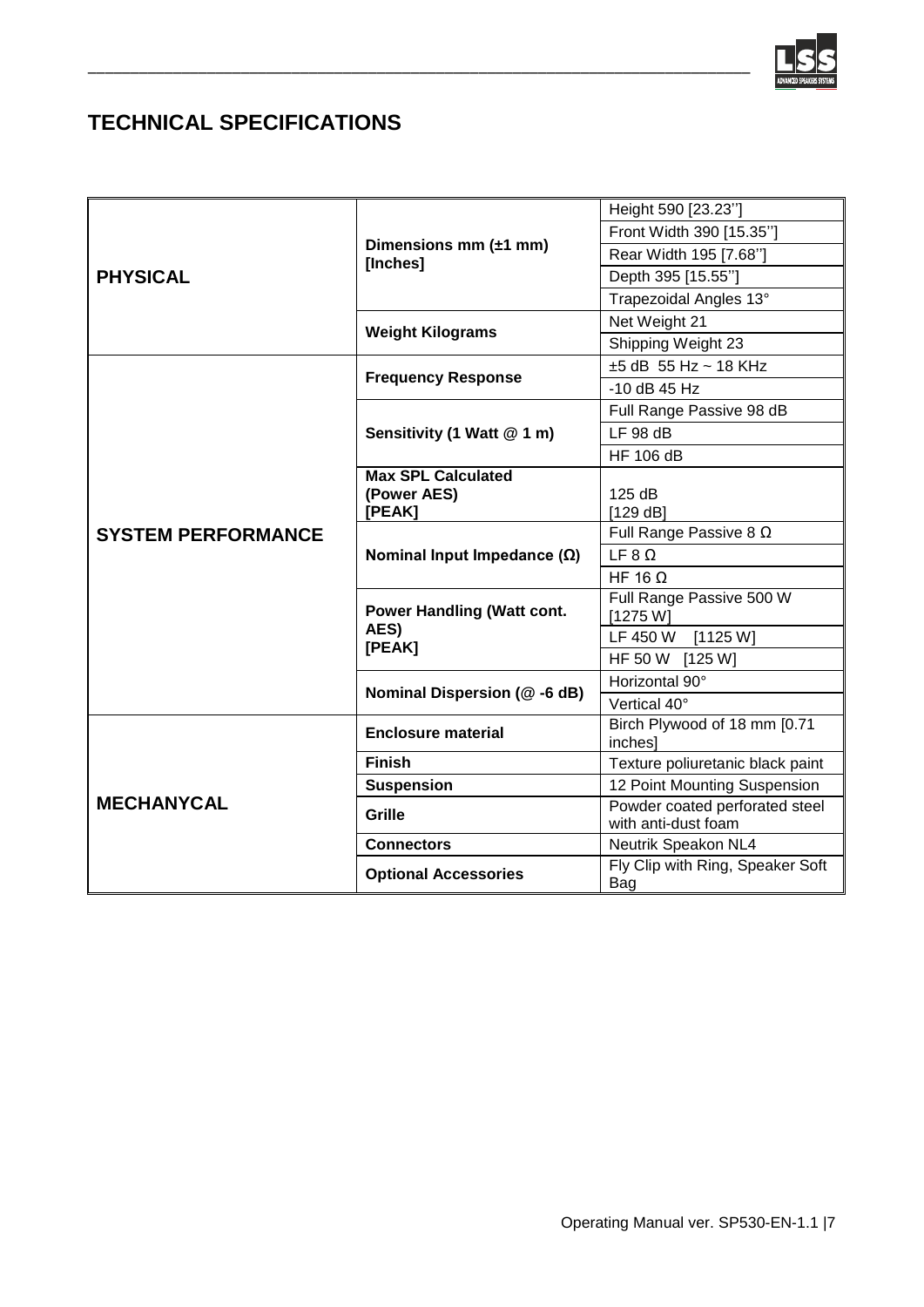### <span id="page-7-0"></span>**INSTALLATION AND WIRING**



SP530 speaker can be mounted to the wall, on a pole or suspended through the suspension points.

For installation on a pole, use the pole mount plate in the bottom of the case.

For suspended installation, there are six brackets inside the case: three in the top, three in the bottom. Each bracket is secured to two adjacent internal side of speaker using two M10 screwbolts.

If needed, replace the screwbolts with eyebolts. More detaliled:

> One bracket is connected between top and left side of case. One bracket is connected between top and right side of case. One bracket is connected between top and rear side of case. One bracket is connected between bottom and left side of case. One bracket is connected between bottom and right side of case. One bracket is connected between bottom and rear side of case.



When installation is in suspended mode, use the upper or lower brackets. Unscrew one of the two screws hold a single bracket, the second screw must be screwed only after the first one has been tightened to avoid the bracket moves.

It is possible to install a maximum of three speakers in cascade using eyebolts.

Use plugs suitable to support the weight of the entire apparatus.

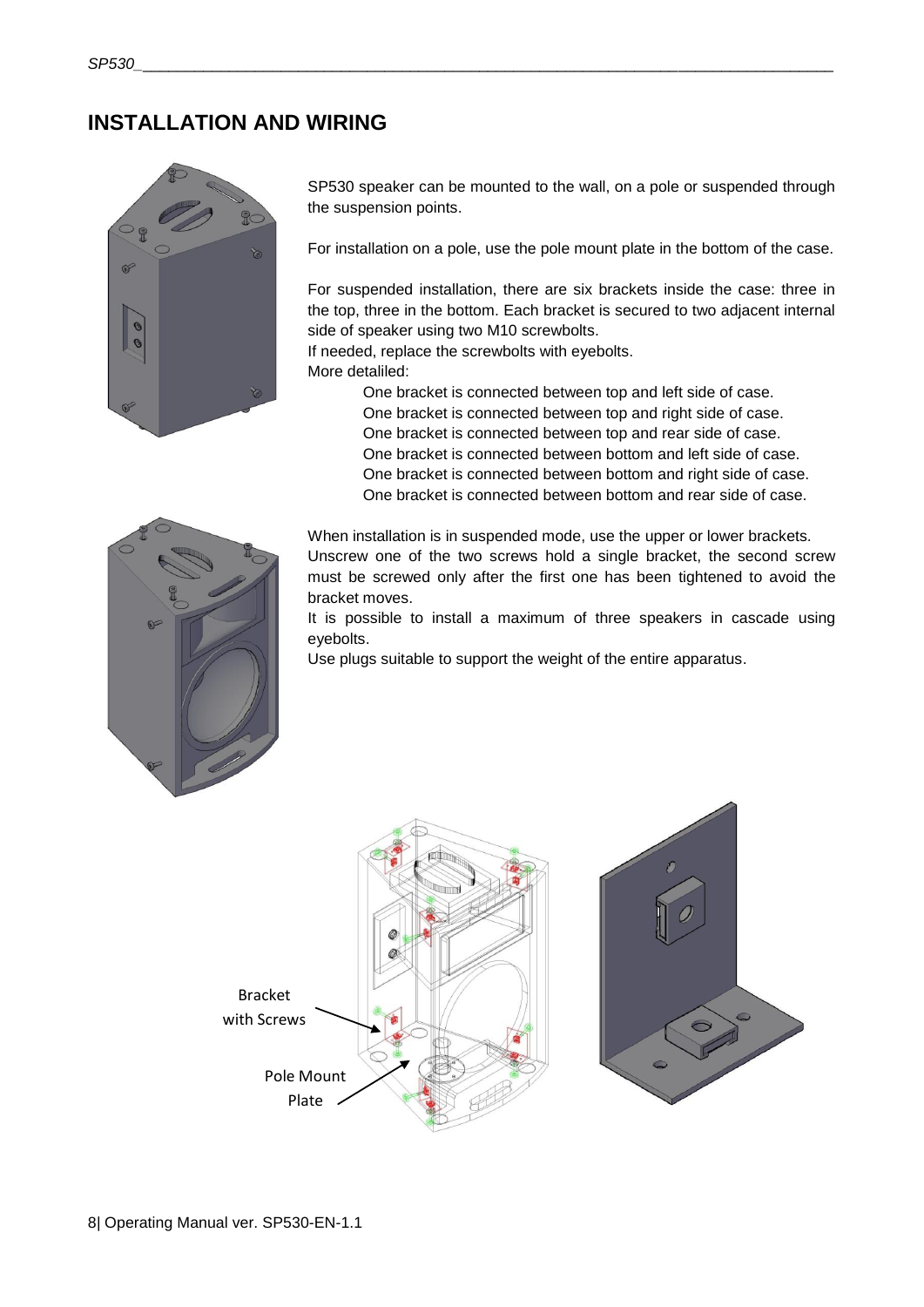

Choose a safe mounting location, so as to prevent the cables can be stepped on or create tripping hazards.

Before making connections between mixer and speakers, make sure the mixer volume is turned down.

In the connection panel there are two Speakon NL4 connectors referred as 'IN' and 'OUT'.

IN is the input connector and must be connected to the amplifier, 'OUT' is a LINK OUT and can be connected to other systems.

Channel 2 has been linked from In to the out.

You can now use the system

\_\_\_\_\_\_\_\_\_\_\_\_\_\_\_\_\_\_\_\_\_\_\_\_\_\_\_\_\_\_\_\_\_\_\_\_\_\_\_\_\_\_\_\_\_\_\_\_\_\_\_\_\_\_\_\_\_\_\_\_\_\_\_\_\_\_\_\_\_\_\_\_\_\_\_\_\_\_



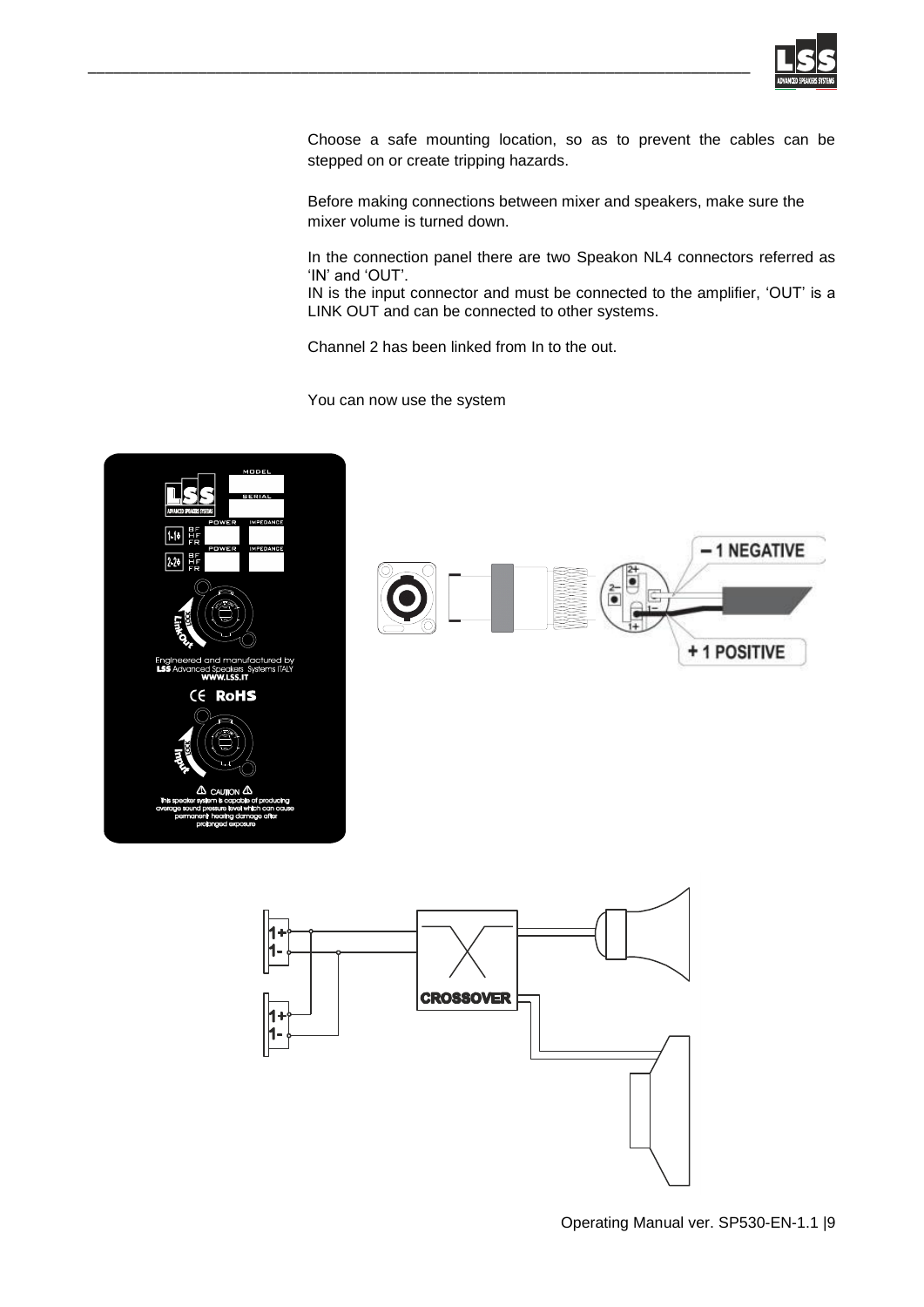### <span id="page-9-0"></span>**WEEE DIRECTIVE**

### **WEEE Directive**

#### **Warning!**

The product is marked with this symbol which indicates not to discard electrical and electronic equipment via the normal procedure for disposal of household waste. For these products there is a diverse collection system in accordance with legislation that requires proper treatment, recovery and recycling of used products. For more information please contact the appropriate local authority.

The black bar underneath indicates that the product was placed on the market after 13 August 2005.

#### **INFORMATION FOR PROPER DISPOSAL**

### **For home users**

### **In the European Union**

Warning: To dispose of this equipment, do not use the ordinary dust bin!

The electrical and electronic equipment must be treated separately and in accordance with legislation that requires proper treatment, recovery and recycling of used products. Following the implementation by member states, private households within the EU can give free electrical and electronic equipment to designated collection facilities \*.

In some countries (\*), your local retailer may withdraw the old product for free if you purchase a new one of similar type.

\* For more information please contact the appropriate local authority.

**In countries outside the EU**: please contact your local authorities and ask for the correct method of disposal.

**In Switzerland**: Used electrical or electronic equipment can be returned free of charge to the dealer, even if you do not purchase a new product.

Further collection facilities are listed on the homepage or [www.swico.ch.](http://www.swico.ch/) [www.sens.ch.](http://www.sens.ch/) 

### **For professional users**

#### **In the European Union**

Warning: If the product is used for business purposes, the following steps to delete it:

contact your LSS dealer for information about the product recall.

Might be charged for the costs of collection and recycling. Small products (and amounts) might be taken back by your local collection facilities.

**In Spain:** contact the established collection system or the local authority for collection of used products.

**In countries outside the EU**: please contact your local authorities and ask for the correct method of disposal.

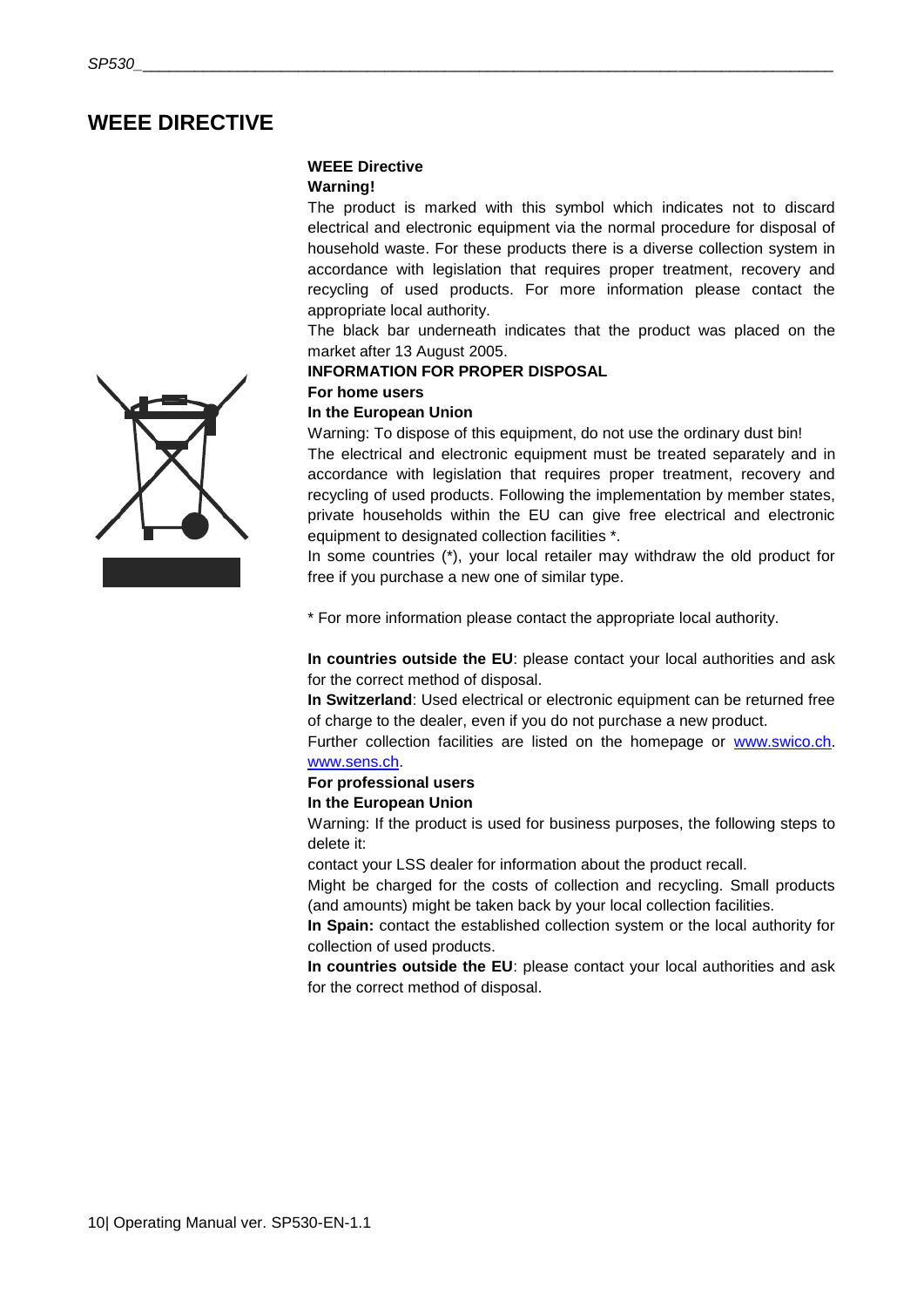

# <span id="page-10-0"></span>**DIMENSIONS**



\_\_\_\_\_\_\_\_\_\_\_\_\_\_\_\_\_\_\_\_\_\_\_\_\_\_\_\_\_\_\_\_\_\_\_\_\_\_\_\_\_\_\_\_\_\_\_\_\_\_\_\_\_\_\_\_\_\_\_\_\_\_\_\_\_\_\_\_\_\_\_\_\_\_\_\_\_\_





BOTTOM 39cm



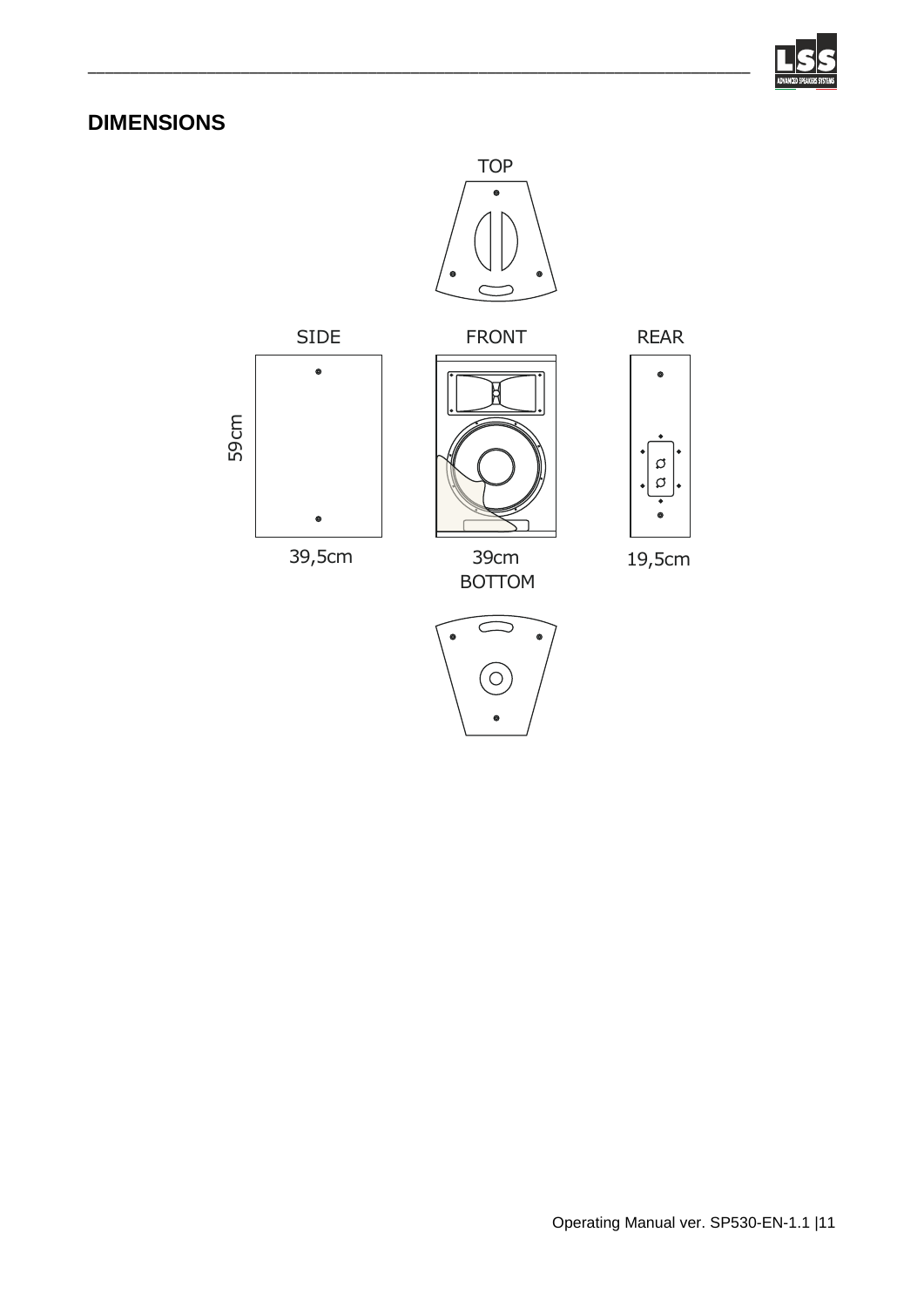# <span id="page-11-0"></span>**NOTES**